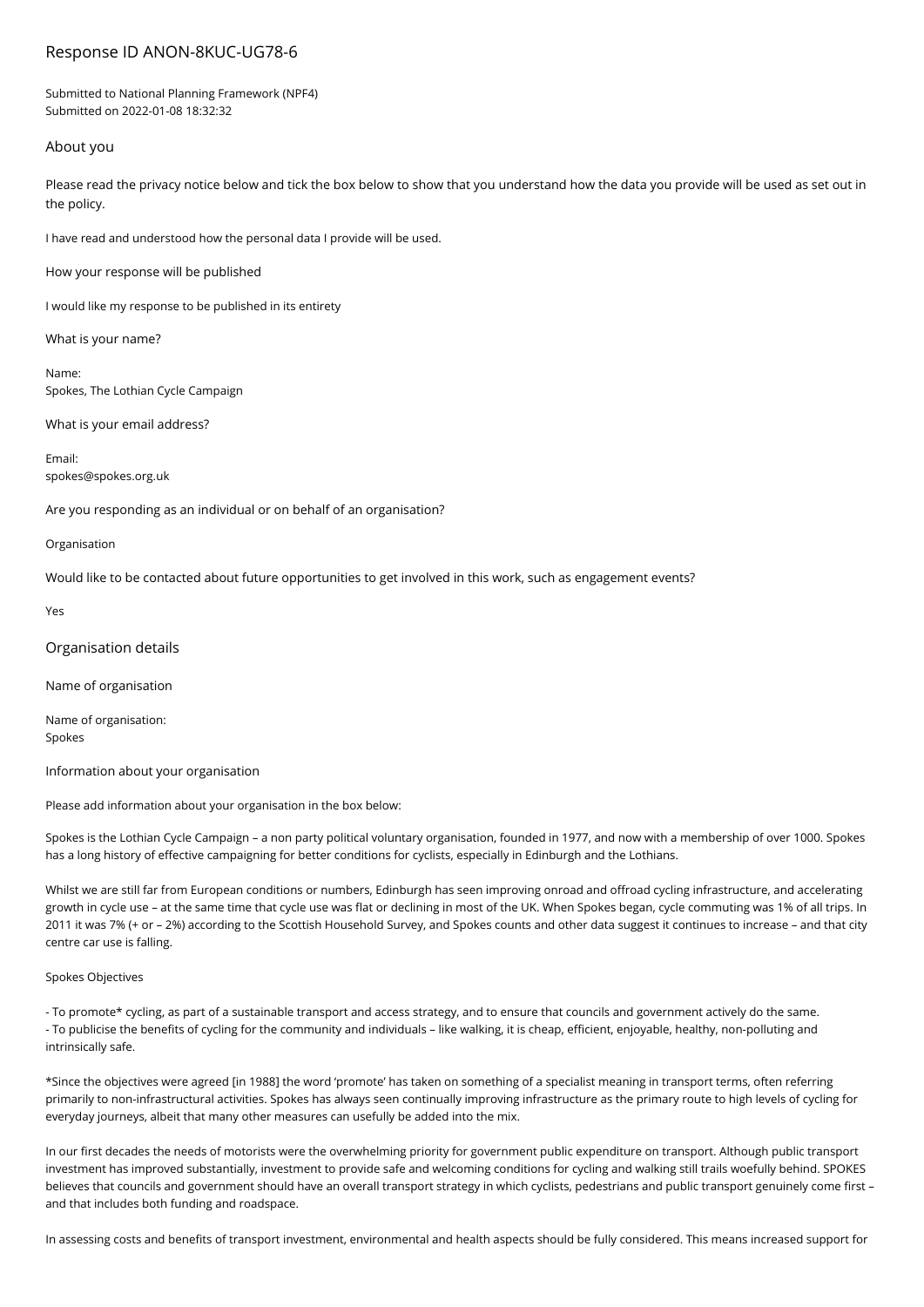public transport, pedestrians and cyclists, with a range of effective fiscal, infrastructural and other mechanisms to reduce the number of motor vehicles, particularly in urban areas at peak periods.

## Consultation and development of the draft NPF4

Please provide your views on the consultation and development of NPF4 and how this has contributed to the draft.

Please provide your response in the box provided.:

Please provide your views on the structure of the National Planning Framework 4 document.

Please provide your response in the box provided.:

Please provide your views on the incorporation of the Scottish Planning Policy and coherence of the NPF4 document overall as a roadmap.

Please provide your response in the box provided.:

Part 1 – A National Spatial Strategy for Scotland 2045

What is your view on the Sustainable Places section?

Please provide your response in the box provided.:

We are pleased to see the inclusion of "reduce the need to travel unsustainably" as part of this section. This is key to ensuring that our built spaces are sustainable, accessible and equitable for everyone, including older people and disabled people. Furthermore it will be critical to achieving the government's commitment to reducing car-km by 20% by 2030.

What is your view on the Liveable Places section?

Please provide your response in the box provided.:

We are supportive of the concept of 20 minute neighbourhoods and are pleased to see this included in the Liveable Places section. We are also pleased to see "We want to make better use of our spaces to support physical activity" as part of this section. Investment and the practical application of sustainable transport modes such as cycling will complement this aspiration.

What is your view on the Productive Places section?

Please provide your response in the box provided.:

We are pleased to see reference to a wellbeing economy, which is an economic model that rejects growth at all costs and instead focuses on serving people and communities first and foremost, offering a path toward greater social well-being and environmental health.

This section states "green investment is a key priority for the coming years", however the definition of "green investment" is not clear here. What does this mean in practice?

What is your view on the Distinctive Places section?

Please provide your response in the box provided:

Distinctive Places states that future developments will be "easy to move around", but does not back this up with anything meaningful.

There is mention of "reshaping future city and town centres", however if these city and town centres are new then we suggest that the language should be about shaping, and not reshaping.

It would be good to include mention of movement here - how our towns and cities could be shaped to allow everyone to move about easily by sustainable means and without the pollution, noise and danger imposed on citizens when places allow significant car access. People in future settlements, including people with mobility considerations, should not normally need access to a private car.

The strategy also does not mention learning from failures. It only talks about enhancing successful places. We would argue there is much to be learned from failure and that previous mistakes related to place should not be repeated in the future.

What is your view on the 'Spatial principles for Scotland 2045' section?

Please provide your response in the box provided.:

Do you have any other comments on the National Spatial Strategy outlined in NPF4?

Please provide your response in the box provided.:

What is your view on the 'Action areas for Scotland 2045' section?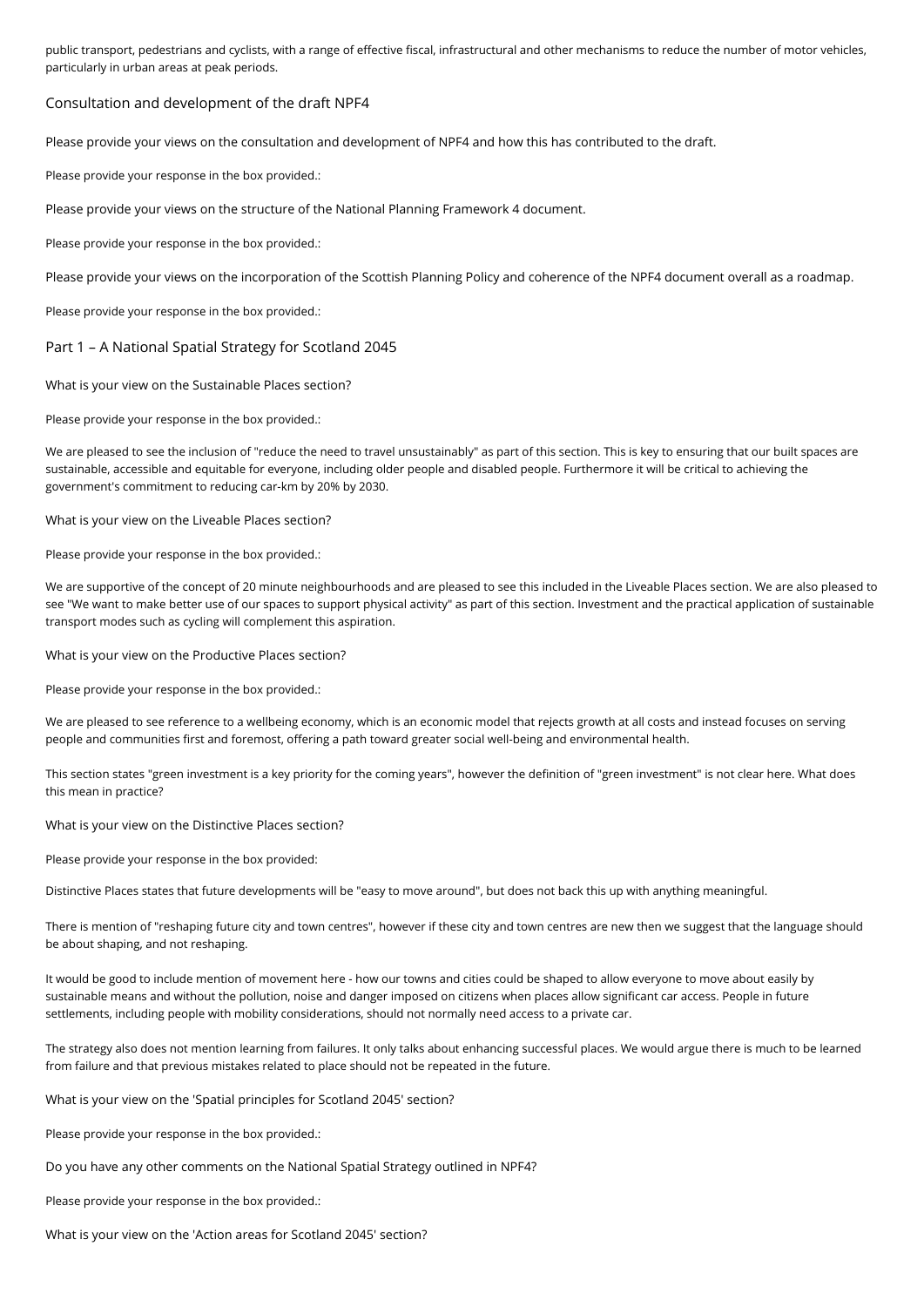Please enter your response in the box provided? :

It is positive to see focus on 20 minute neighbourhoods and investment in active travel networks throughout the Action section. However, we feel there is still emphasis given to roads investment that would be to the benefit of private vehicles and to the detriment of sustainable and active travel.

This feels unsustainable and at odds with much of the Scottish Government's current rhetoric and policy-making around the aimed reduction of car trips, including the commitment to reduce car kms by 20% by 2030. It is well known that investment in roads generates additional trips, a phenomenon known as induced demand. Action areas in general should be focusing on sustainable transport as the number one priority, helping to reduce trips by vehicle as much as possible. Emphasis should be given to active travel networks, mobility hubs and public transport infrastructure over that of road network upgrades.

It is also worth noting that key named transport projects are mentioned throughout all action areas with respect to transport - specifically trains, as well as road upgrades. There are no named projects or routes mentioned with respect to the National Walking and Cycling Network other than one route from Moffat to Eyemouth. Why is this? We feel it is important to include named proposed upgrades and improvements for this network alongside other proposed transport projects - they are just as important.

Do you have any other comments on the Action areas for Scotland 2045 outlined in NPF4?

Please enter your response the box provided.:

Overall, the Action areas broadly support Spokes' objectives to enable more people to safely cycle for everyday trips. We recognise that this is a strategic document and therefore doesn't get into fine details around sustainable transport in the wider context of planning in specific areas. As already mentioned, it is good to see focus on modal shift away from the car, 20 minute neighbourhoods and active travel networks. We would be keen to see more inclusion of mobility hubs, on-demand transport and last-mile logistics as part of the planning solutions to enable more sustainable transport choices for individuals and businesses in both urban and rural areas.

An important point is that there is mention of "travelling unsustainably" sprinkled throughout, but it is not made clear what this encompasses. What is the definition of this in practice? Would the same number of short car trips currently taken by ICE vehicles and swapped out to EVs be considered travelling sustainably? It's obvious that car trips swapped from ICE to EV are still unsustainable in many different ways (congestion, lack of physical activity, road safety etc). Our view is that sustainable transport is accessible, environmentally sound and equitable, so would mean walking, wheeling, cycling and public transport.

# Part 2 – National Developments

Please provide your views on each of the National Developments in the text boxes provided below.

Central Scotland Green Network :

National Walking, Cycling and Wheeling Network :

There is reference to everyday trips here for which the National Walking, Cycling and Wheeling Network is vital and we are very pleased to see, but it is also important for recreational activities. The network is key for the associated economic benefits in local communities that come from recreational activities and should also be included as part of the network's strategic importance in the "need" section.

This section also doesn't include any named parts of the network that are being proposed for improvement or creation. It would be beneficial to include named routes here so they are enshrined in policy.

The National Walking, Cycling and Wheeling Network should also help to support 20 minute neighbourhoods, yet this has been omitted from the section. This should be mentioned as part of the network's outcomes/benefits.

Urban Mass/Rapid Transit Networks (Aberdeen, Edinburgh, Glasgow):

Spokes supports public transport and specifically expansion of Edinburgh's tram system. However, despite warnings from ourselves and others, the first Edinburgh tramline was installed with virtually zero consideration for cyclists (or pedestrians). It was also under a design and build contract where amendments could only be made at exorbitant cost.

The basic tramline layout is therefore particularly cycle-hostile and as a result literally hundreds of people have attended A&E following bicycle/tramline crashes (research by Prof Chris Oliver) some with life-changing injuries, many suffering days or weeks of pain off work, and of course there has been a tramline-related death. We have been convinced from the outset, as we unsuccessfully tried to impress on the promoters in the early planning days, that a different tramline layout, along the same route, would have brought far fewer injuries - and indeed Edinburgh Council is now installing a series of measures which attempt to ameliorate the position at some of the worst locations, although sadly the basic layout can not be changed.

Therefore the wording of this national development must be very explicit that mass transit expansion must be designed holistically with associated active travel provision, to ensure safety as well as boosting active travel. Specific reference must also be made to ensuring segregated cycle provision alongside tramlines and provision of safe crossing points of the tramlines - and indeed for pedestrians. Although by far the greatest number of tramline injuries have been to cyclists, Prof Oliver's research shows that the poor layout and design of the initial tramlines has also resulted in a significant number of pedestrian injuries.

Urban, Sustainable Blue and Green drainage solutions :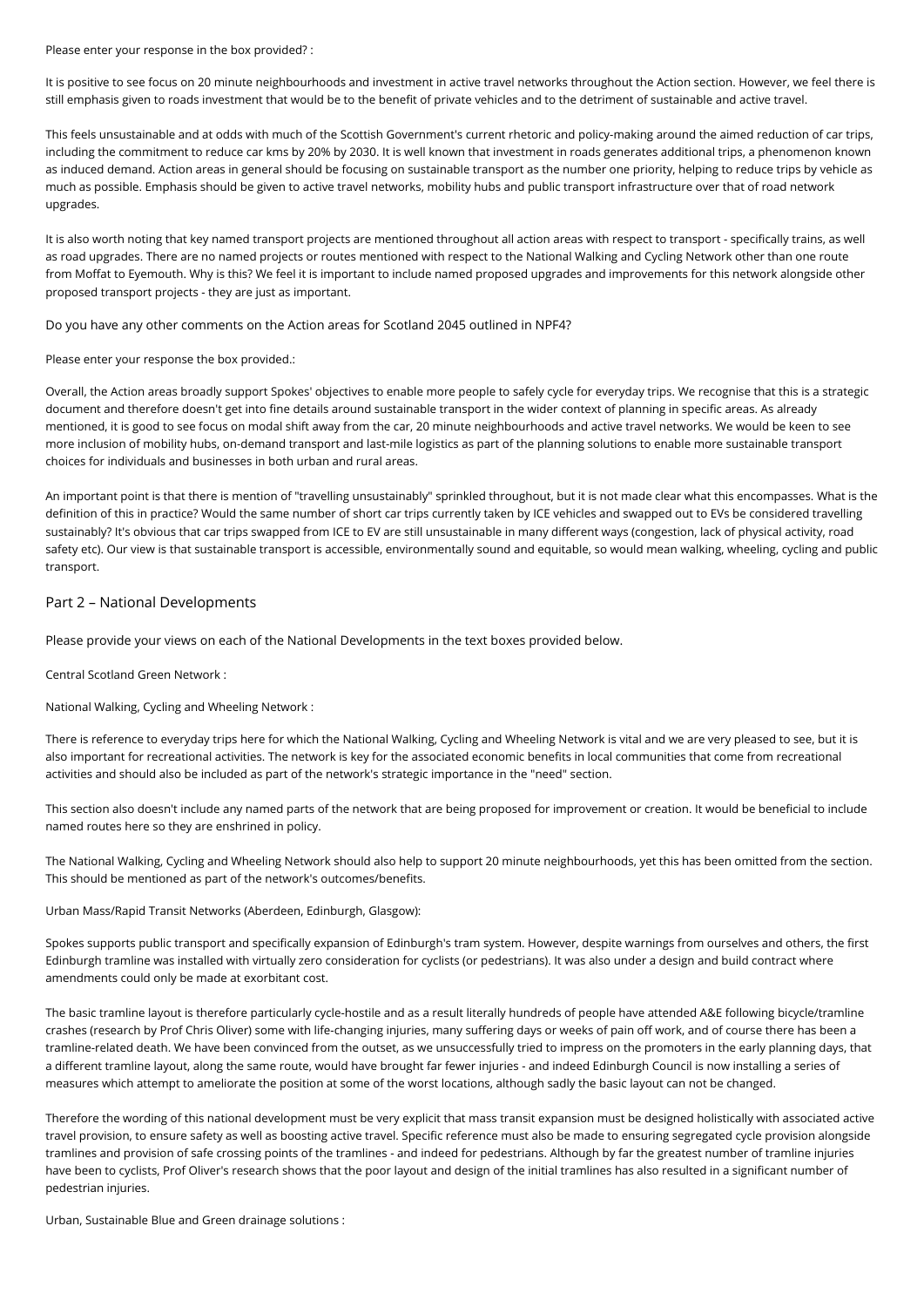Circular Economy Material Management Facilities :

Digital Fibre Network :

Island Hub for Net Zero :

Industrial Green Transition Zones :

Pumped Hydro Storage :

Hunterston Strategic Asset :

Chapelcross Power Station Redevelopment :

Strategic Renewable Electricity Generation and Transmission Infrastructure :

High Speed Rail :

Clyde Mission :

Aberdeen Harbour :

Dundee Waterfront :

Edinburgh Waterfront :

Stranraer Gateway :

Please provide any other comments on the National Developments section of the NPF4?

Please provide your response in the box provided.:

#### Part 3 – National Planning Policy

Please provide your views on each of the National Planning Policies in the text boxes provided below.

Policy 1: Plan-led approach to sustainable development :

Policy 2: Climate emergency :

Part c) of this policy provides significant wiggle room for unsustainable developments. What are the criteria for "proposed development... in the long-term public interest"? This statement is nebulous at best, and without clear parameters as to what "long-term public interest" is, it could be used to push through development that actively works against net zero ambitions. As we are in a declared climate emergency, unsustainable developments that add net carbon emissions should not be progressed.

Also on part c), re the following statement "Where significant emissions are likely (even as minimised) in relation to national decarbonisation pathways but the planning authority is minded to grant consent, emissions off-setting measures may be considered including nature-based solutions". While we argue that any unsustainable developments should be refused, off-setting measures should be a requirement rather than merely a consideration.

Policy 3: Nature crisis :

Policy 4: Human rights and equality :

Policy 5: Community wealth building :

Policy 6: Design, quality and place :

It would be pertinent to include transport policies which dovetail into planning, such as the newly revamped Cycling By Design, in this section.

RE Designed for lifelong health and wellbeing - we would like to see inclusion of neighbourhoods being easily permeable for cycles, as well as being walkable.

RE Well connected and easy to move around - there is no mention of cycling here, which is an oversight. The phrase "designing places for everyone for walking and wheeling" excludes cycles as a sustainable transport option and the sentence should be amended to include cycling.

Policy 7: Local living :

Policy 8: Infrastructure First :

Policy 9: Quality homes :

Policy 10: Sustainable transport :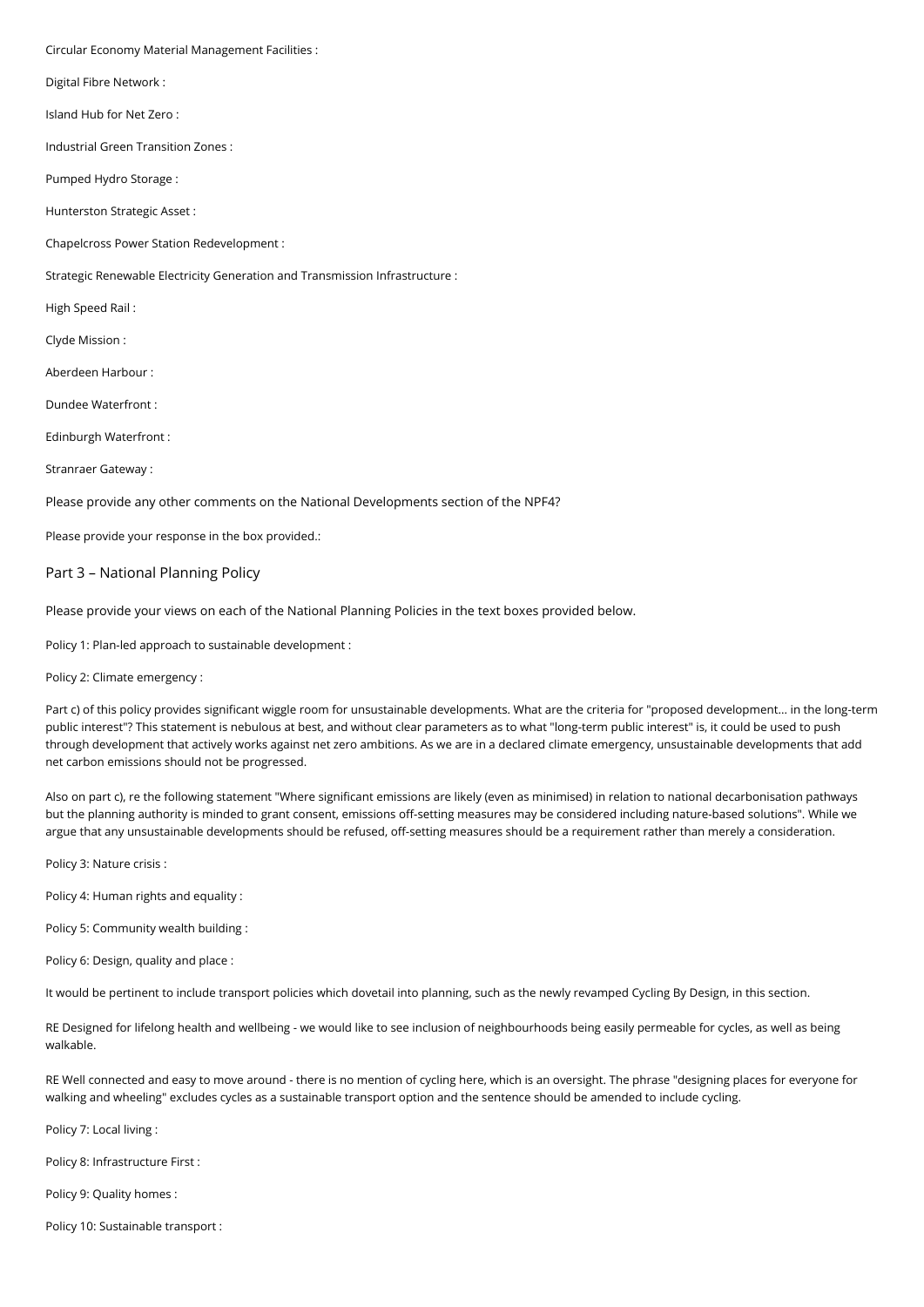In general this section contains too many ambiguities and let-outs which will enable unsustainable development to proceed. We list below some of the most obvious examples.

Part f) has no reference to carbon emissions from the building of trunk road junctions. Carbon emissions from the build and, even more significantly, the resulting likely rise in private car trips should be included as considerations for refusal.

Part g) states "Development proposals should put people and place before unsustainable travel where appropriate". If the government is serious about its climate ambitions, and its 20% car-km reduction commitment, this should always be the case, not just when considered appropriate. There is opportunity for unsustainable developments that are car-dominated to progress based on this statement in its current form.

Part g) states "Effective design can reduce the number and speed of vehicles and provide safe crossings on local roads". In our view, effective design MUST reduce the number and speed of vehicles - this should not be an option.

Part h) of this policy is unclear in its current form, as it can be interpreted in several different ways. For example, it could be interpreted that if a development would increase reliance on the private car, then it can be approved as long as there are cycleroutes, walking infrastructure and access to public transport. This policy statement should be amended so that it is very clear that any developments that increase reliance on the private car should be refused, regardless of associated sustainable transport infrastructure.

We have known for a very long time that by making driving convenient and accessible to people, it is the mode of transport that most will choose, regardless of quality and access to public transport or walking/cycling infrastructure. The Scottish Government has committed to reduce vehicle trips by 20% by 2030 - they will absolutely not be met if private vehicles continue to be the easiest and most convenient transport choice, even when sustainable alternatives exist.

Scottish planning policy should be absolutely clear that any developments that increase reliance on the private car should be refused outright.

Policy 11: Heat and cooling :

Policy 12: Blue and green infrastructure, play and sport :

Policy 13: Sustainable flood risk and water management :

Policies 14: Health and Wellbeing :

Policies 15: Safety :

Policy 16: Land and premises for business and employment :

Policy 17: Sustainable tourism :

Policy 18: Culture and creativity :

Policy 19: Green energy :

Policy 20: Zero waste :

Policy 21: Aquaculture :

Policy 22: Minerals :

Policy 23: Digital infrastructure :

Policies 24 to 27: Distinctive places :

Policy 28: Historic assets and places :

Policy 29: Urban edges and the green belt :

Policy 30: Vacant and derelict land:

Policy 31: Rural places :

Policy 32: Natural places :

Policy 33: Peat and carbon rich soils :

Policy 34: Trees, woodland and forestry :

Policy 35: Coasts :

Part 4 – Delivering Our Spatial Strategy

Please provide your views on each of the key delivery mechanisms in the text boxes provided below.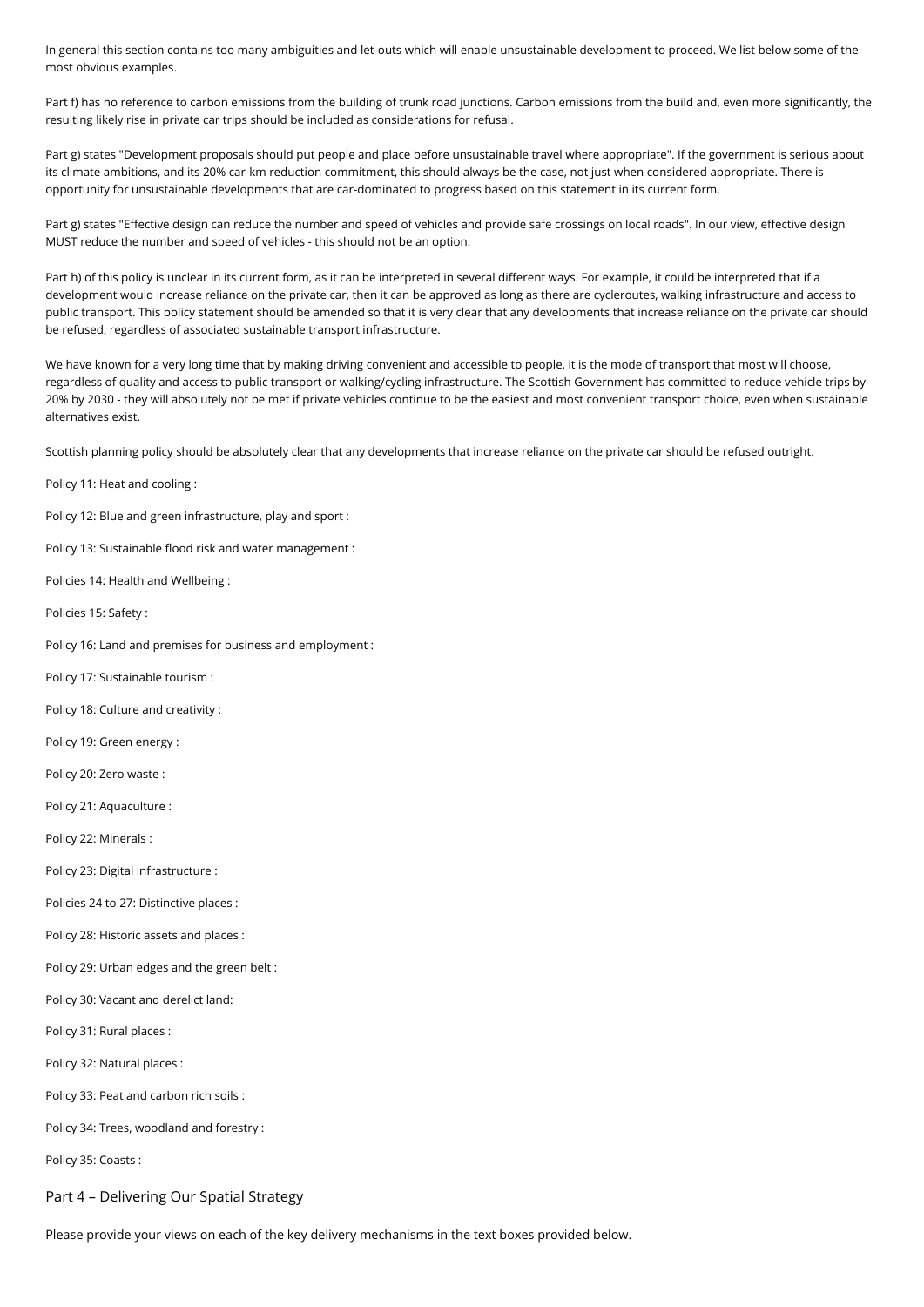Aligning Resources :

Infrastructure First :

Delivery of National Developments :

Development Plan Policy and Regional Spatial Strategies :

Monitoring :

Part 5 - Annexes

Please provide your views on Annex A.

Please provide your response in the text box provided.:

Please provide your views on Annex B.

Please provide your response in the box provided. :

#### Any other comments on the NPF4 Draft

Do you have anything else to add in relation to the draft of the National Planning Framework (NPF4)?

Please provide your response in the box provided. :

Spokes broadly welcomes the themes contained within NPF4. It is clear that the policies contained within aim to tackle the climate emergency and ensure that development across Scotland is more sustainable.

Our specific interest in NPF4 lies within transport and accessibility for cycling. We broadly welcome the contents of the document in this respect, as the importance of active travel has been weaved into planning policy. We are pleased to see the embedding of 20 minute neighbourhood concepts across NPF4, the inclusion of the National Walking and Cycling Network as part of the national spatial strategy, as well as reference to the sustainable transport hierarchy and relevant supporting transport policy.

Planning and transport are intrinsically linked and need to support each other in both policy and implementation. We have seen far too many recent developments in the Lothians which are completely car-dependent and have little in the way of amenities and infrastructure to ensure that people can live their lives locally and get around in a more sustainable way. We have also seen many planning applications granted at local authority level which encourage private vehicle trips, such as drive-through retail and food outlets.

NPF4 certainly makes some inroads to tackle these kinds of unsustainable developments. We are particularly pleased to see the climate emergency and carbon emissions/net zero referenced throughout the document, as well as being a key policy consideration (policy 2).

However, saying this, we also feel that some of the policy statements lack clarity and offer wiggle room for unsustainable developments to progress. We are particularly concerned about the lack of robust policy to help reduce reliance on private vehicles (policy 10(h) in particular). We have noted specific examples throughout this consultation response, but many policy statements provide get out clauses and opportunities to build developments with the car as a central focus or where carbon emissions are considered "in the public interest".

We know that this is not an approach that will help to tackle the climate crisis or effect modal shift to more sustainable modes of transport such as active travel and public transport. There is plenty evidence to show that when private vehicles are convenient and easy to use, even with sustainable alternatives, people choose to drive.

The Scottish Government has committed to a 20% reduction in vehicle miles by 2030. This commitment will not be met if developments continue to be built that make driving easy and convenient, even with sustainable transport options also built in and available.

We are surprised that the policies around sustainable transport are not more robust and work towards this Scottish Government commitment. Ministers and policy-writing civil servants well know that behaviour change will not happen with just carrots - sticks are also required, as Chris Stark, head of the UK Climate Change Committee, pointed out in verbal evidence to a Scottish Parliament Committee. We would certainly like to see NPF4 acting as a stick (as well as carrot for the sustainable) and providing policy that actively works to refuse car-dominated developments full stop.

Spokes is also surprised at the lack of mention of this 20% reduction commitment throughout NPF4. We believe it is only referenced once or twice throughout. We feel this commitment should be more clearly woven into NPF4, as this document is one of the most important pieces of policy to help ensure that Scotland stops building in car-domination into its rural and urban spaces.

We also feel guidance on developer contributions is quite light. We find that many local developments provide acceptable cycling infrastructure within the site, but connections outwith the permitted plot are often very poor. NPF4 does not seem to tackle this via policy considerations - we would have expected more robust guidance on developer contributions to ensure that surrounding active travel and public transport networks are of good quality and, if not, then upgraded to meet Cycling By Design standards.

As an extension to the above point, reference to active travel network connectivity is generally light throughout this document. We appreciate that the purpose of this document is not to get into the weeds with the minutiae of planning implementation, but we are surprised that the National Walking and